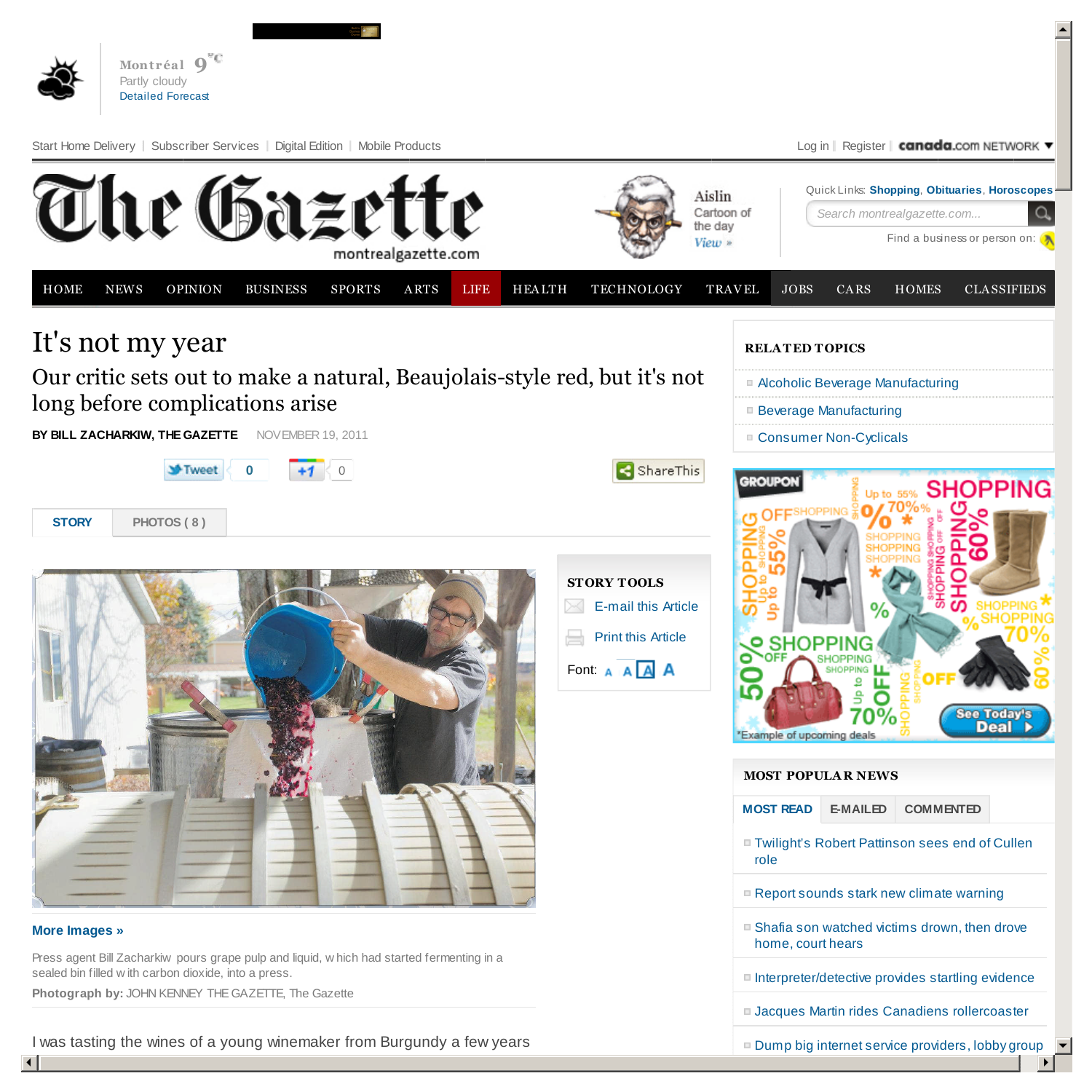contempt, "it takes three years from my vines flowering to when I put my wine to market. These people sit down, have a sip, and after a minute tell me what my wine is all about. Most of these people have never made a wine in their lives."

ago. The subject turned to wine critics, and he to wine critics, and he tone of  $\alpha$ 

# Touché.

For most people, October and November mean getting back into the routine of work or school, but all over the northern hemisphere, wineries are abuzz, vintners working non-stop, harvesting and crushing grapes, and turning the 2011 vintage into wine. This year, I decided to join them.

Along with winemaker Mike Marler of Quebec winery Les Pervenches, I decided to make myself a barrel of wine. But I didn't want to make just any wine. First, I wanted to make my wine with one of my favourite grape varieties, and considering our cool Canadian climate, a grape that should be grown more. It's the grape of Beaujolais: gamay .

I also love "natural" wines - wines that are made with as little human intervention as possible. Nearly all wines today are made using additives. Some have been used for centuries in winemaking. Sugar is often added in cooler climates to raise alcohol levels, while tartaric acid and powdered tannin are used in warmer climates.

Others are more controversial. There are cultured yeast strains that boost aromatics, enzymes that do everything from clarify the wine to extract colour. Sulphur dioxide and sterile filtration are used to remove any bacteria from the wine and alter the taste. There are also colourants and even "super concentrates" of grapes and wood extract to flavour wines. Winemakers use these techniques to play it safe and avoid complications or simply to alter the grapes Mother Nature has provided.

I had wanted to write on my wine label "made with grapes." But what started out as a very simple idea - making wines as naturally as possible - proved to be an adventure that was anything but.

# IT STARTS WITH THE GRAPES

Marler practises organic growing and minimal intervention in his winemaking, so he was willing to try this more natural approach, even though he had never worked with gamay before. He doesn't grow gamay, and to my knowledge, three vineyards in Quebec have just started doing trial tests on the grape. But a four-hour drive away is a place that does grow gamay, and very good gamay at that - Grange of Prince Edward winery in Prince Edward County, Ontario.

 $\blacktriangle$ 

### **THE GAZETTE HEADLINE NEWS**

Sign up to receive daily headline news from The Gazette.

| you@canada.com |  |
|----------------|--|
|----------------|--|

Our Privacy Statement

## **MORE LIFE HEA DLINES »**



The art behind 'artisan' food products

What's really behind all those new "artisan" labels consumers are seeing in their supermarkets?

COMMENTS (0)

Young people need respect, protection for their sexual orientation

Words to live by: Robin Sharma

California court opens way for gay marriage opponents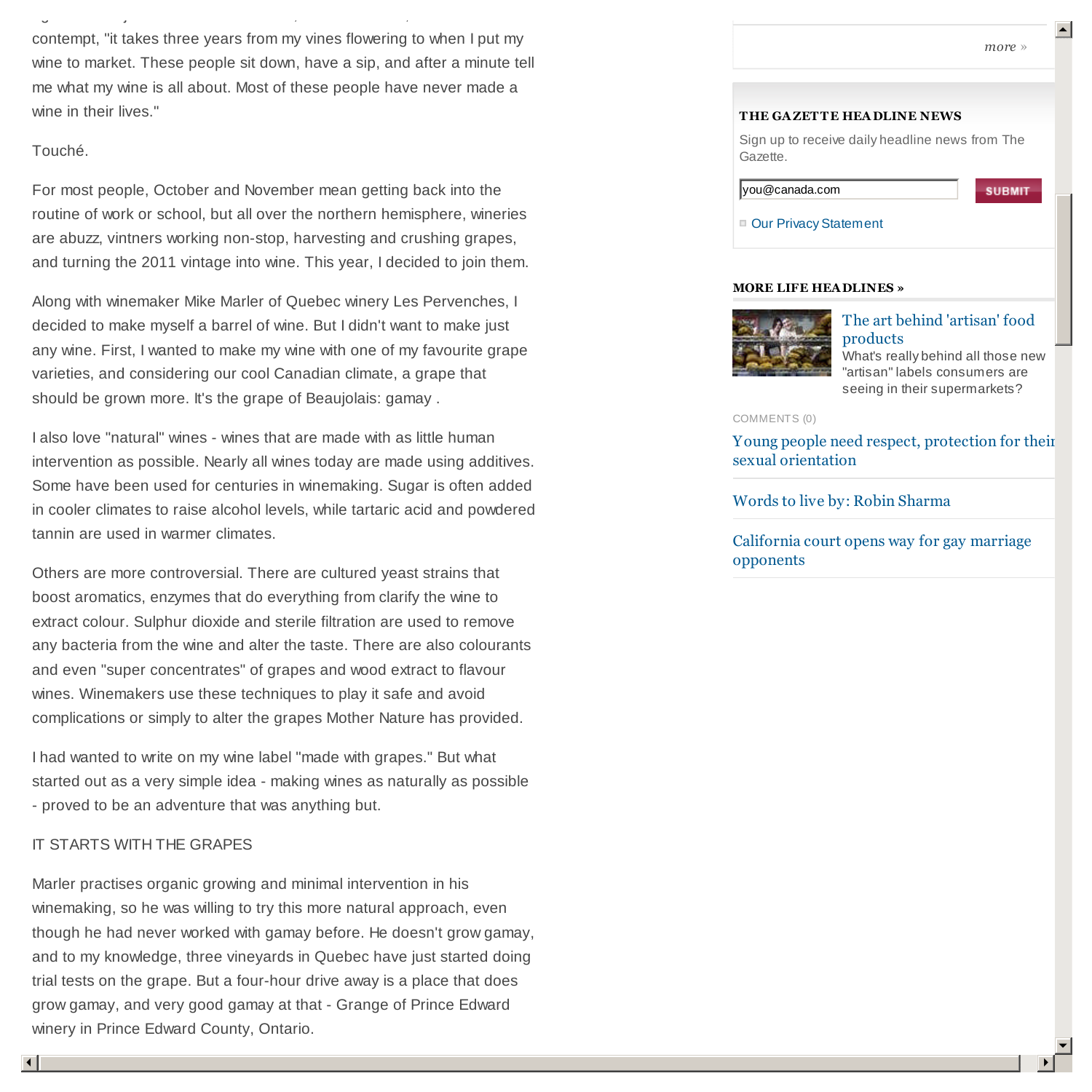Last July, I approached owner Caroline Granger about purchasing enough grapes to make a 225-litre barrel of wine, which according to Marler, means about 800 kilograms. I also said I wanted to pick them myself. She agreed and she showed me a block of her best vines. The bunches of grapes perfectly formed, just starting to turn to red from green. This onset of ripening is called veraison in wine-speak.

On Sept. 16, I went back, and the grapes looked fantastic, just like in the pictures. We bit into a few grapes to taste the juice and look at the colour of the pits, which were still a bit green, meaning that the grapes were close to being ripe. With a refractometer, I checked the Brix, or sugar, levels of the grapes. They were at around 19 (or potentially 10.5 per cent alcohol), and we were hoping for closer to 22 (12.1 per cent). After talking with Granger and Marler, we figured that two to three more weeks more were needed.

# EVIL MOTHER NATURE, AND WHY MY KIDS HATE ME

Those next two weeks were alternating cool and warm weather, with lots of rain. Damn. This is what can kill a vintage. When you get lots of rain this late in the game, the grapes get engorged with water, diluting them, and rot begins to form on the clusters. We had set Wednesday, Oct. 12, as a target to pick the grapes, but the Thanksgiving weekend was warm and sunny, and the forecast was calling for a week of rain starting on the 12th.

This was my first lesson: You can't control nature, and it dictates when you work, not the other way around. So we changed our picking date to the 11th, but the friends who had agreed to help me weren't available then, and the winery was already short of hands. They had to bring in all their grapes from the fields as well.

My kids, 11 and 9 years old, wanted to help. I had picked grapes before and I know how hard a job it is, and I asked them a few times, "Are you sure?" I don't know whether they just wanted to get a day off school, but when they answered yes, we drove two hours from Ste. Agathe to Marler's winery in Farnham, hopped in a borrowed pickup, and drove another four hours to Prince Edward County, arriving at 10 p.m.

At 7 a.m. the next morning, we went to check the grapes. There were some good clusters, but most were at least partially infected with botrytis, a kind of mould, and black rot, a common occurrence. Grange was not the only one with this problem. I have talked to winemakers from Ontario to Nova Scotia, and they have all complained about it. Furthermore, some of the grapes had burst, and the vines were filled with wasps who were after the sweet juice. 2011 has been a challenging year.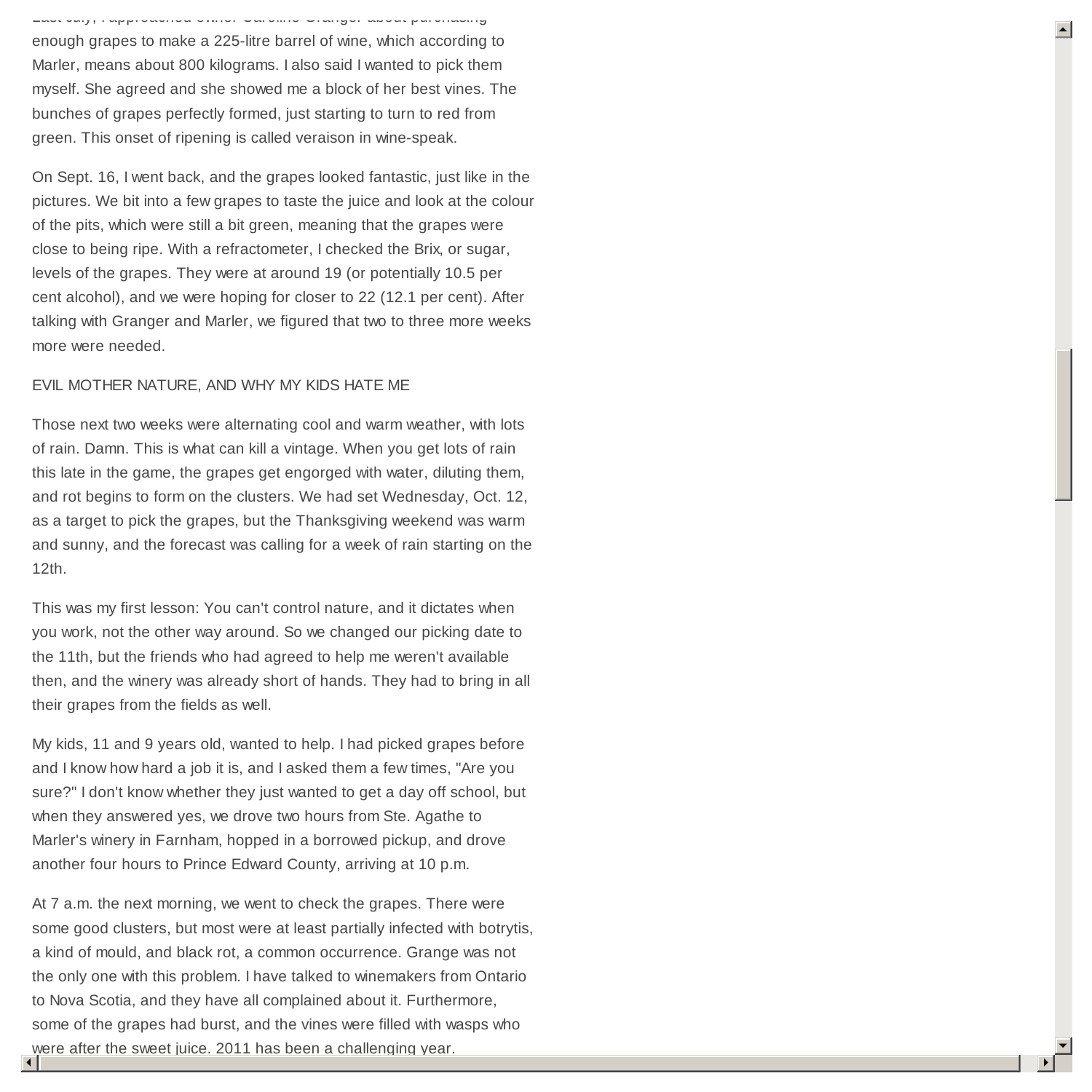Because we were trying to make wine with very little sulphur and additives, I needed the cleanest clusters possible, so Granger let me "cherry pick." Four hours later, my son stung by a wasp, my daughter cut and bleeding, we had maybe 600 kilograms, a couple thousand grape bunches. My back was aching. My kids were troopers, but Granger took them away, fed them and her pickers came in to help. We still had to get these grapes back to Farnham by nightfall.

### BACK TO FARNHAM

At 3 p.m., with a pickup full of grapes, we were back on the road to Farnham. The job was only half done, and we arrived at Marler's at 8 p.m. A quick dinner and my kids collapsed on the sofa, and Marler and I went to unload the grapes and sort the good from the bad. Despite our best efforts to pull only the cleanest clusters, there was still mould everywhere, and each cluster had to be checked and the bad grapes pulled off one by one.

As we picked through each cluster of the 27 bins of grapes, we started throwing more and more grapes away. We had to smell each cluster, looking for acetic acid (vinegar). In the end, we lost maybe 15 per cent. I was feeling a bit down. We were approaching midnight, but Marler was happy with what we had harvested.

"How often do you get those perfect bunches, like in those pictures?" I asked. He simply smiled and said, "maybe once every three to four years, if lucky."

We were trying to make our own version of Beaujolais, so we used a process called carbonic maceration, a technique whereby whole bunches of grapes are placed in a sealed fermenting bin filled with carbon dioxide so that the grape sugars start to ferment inside each berry. The more standard way of making red wine is to crush the berries and let them sit on their skins for a up to a week, and then the fermentation starts.

It was well after midnight and I was dead tired. We put all the grapes in the stainless steel fermenting bin, added the carbon dioxide, put on the cap and I left for a well earned sleep. Nine hours of driving, personally picking close to 400 kg of grapes, trying to be vigilant and focused while sorting the grapes - this was by far the roughest 36 hours I had lived in a long while.

## NERVOUS EIGHT DAYS

 $\blacktriangleleft$ Next came the waiting game, as the grapes would spend eight days nder carbonic maceration. Like a nervous father away from his baby, I

 $\blacktriangleright$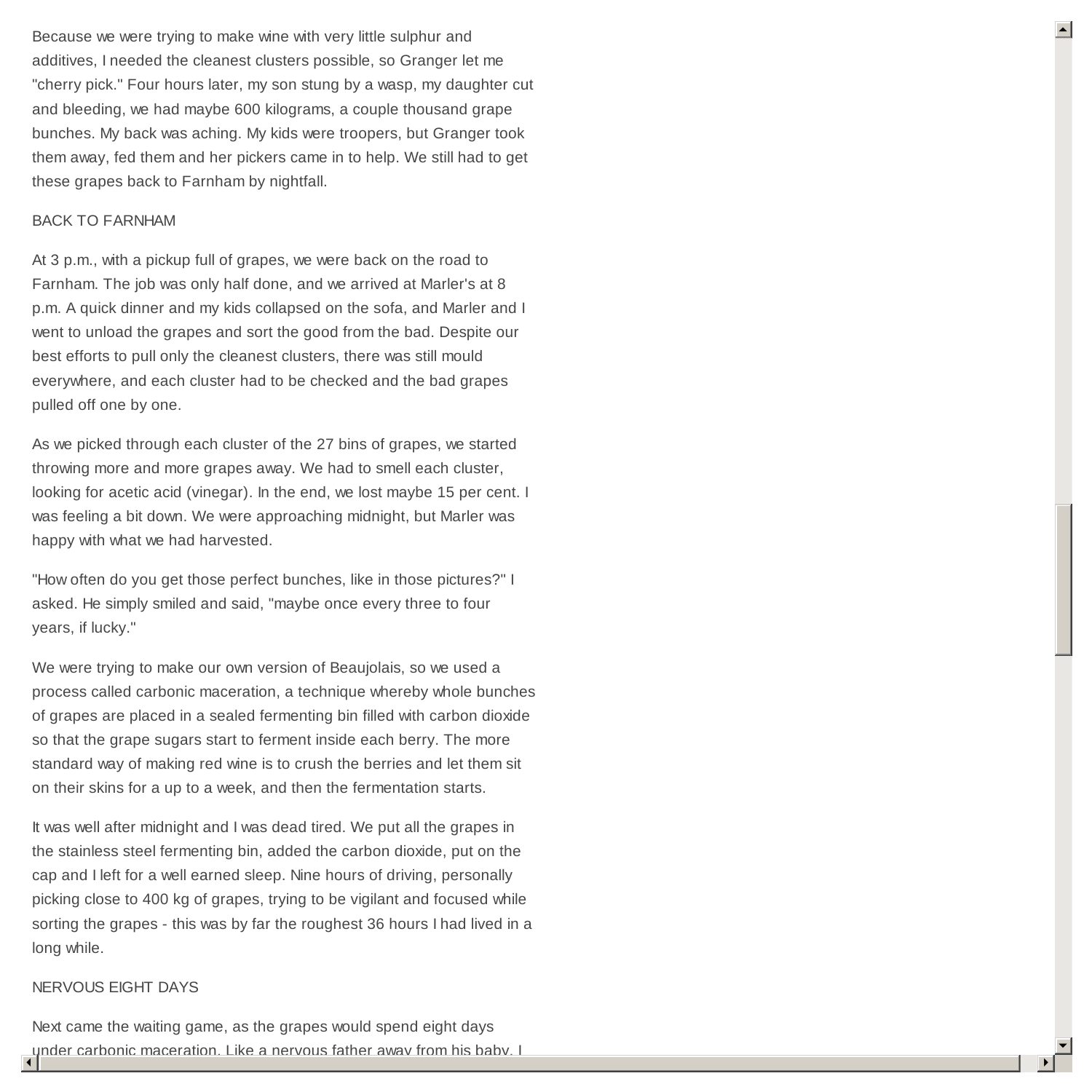would call Mike daily for updates. We could open the top only once we decided to press the grapes because as soon as they are exposed to oxygen, all the bacteria start to work.

"Bacteria are silent, you never know what's going on in there," said Marler. His only indication was to test the juice that collected on the bottom of the barrel that resulted from individual grapes exploding or being pressed by the weight of all the grape bunches on top of them.

The first four days were fine, then I got the call. "A small problem," was Marler's message. I called back to discover that certain bacteria were prematurely eating up precious acid, which could have led to our wine smelling of vinegar. We had to add some sulphur, our first intervention.

PRESS DAY, ALL IS GOOD, THEN THE NEXT DAY, OUR BABY GETS ILL

We opened the top, and there they were, my grapes that had cost me a two-day back ache, a Nintendo game for my son and a shopping spree for my daughter. They had forgiven me. We squeezed the grapes on top of the pile and juice flowed out, but with very little colour.

Decision time. Colour, as I have said many times, is largely cosmetic and doesn't affect the taste. We had a few options, including crushing the grapes and allowing them to soak for a few days, but in the end we decided to go punk. Marler jumped in the barrel and for 30 minutes stomped the grapes, trying to release as much colour as possible.

Then we pressed the grapes. As the juice dripped from the press, I would fill my glass from time to time. It tasted sweet, as the fermentation had barely begun. And as we pumped the juice back into the tank, my job was to scoop out the dozens of wasps and lady bugs that drowned in the sweet nectar. I hoped one was the wasp that had stung Marler as we were pressing.

I went out every few days to check as my grape juice became wine.

But best intentions do not always make for the best wine. After a few days of fermenting, Marler told me: we have a "stinker."

It smelled like matchsticks and garlic, and Marler explained that our native yeasts weren't working efficiently. "Kinda like they have indigestion and passing wind?" I asked. He just laughed and said that the day before, it had smelled of vomit.

Ten days later, the alcoholic fermentation complete, we transferred our wine to a barrel to do the secondary, malolactic fermentation. During

 $\frac{1}{\sqrt{2}}$  $\blacktriangleright$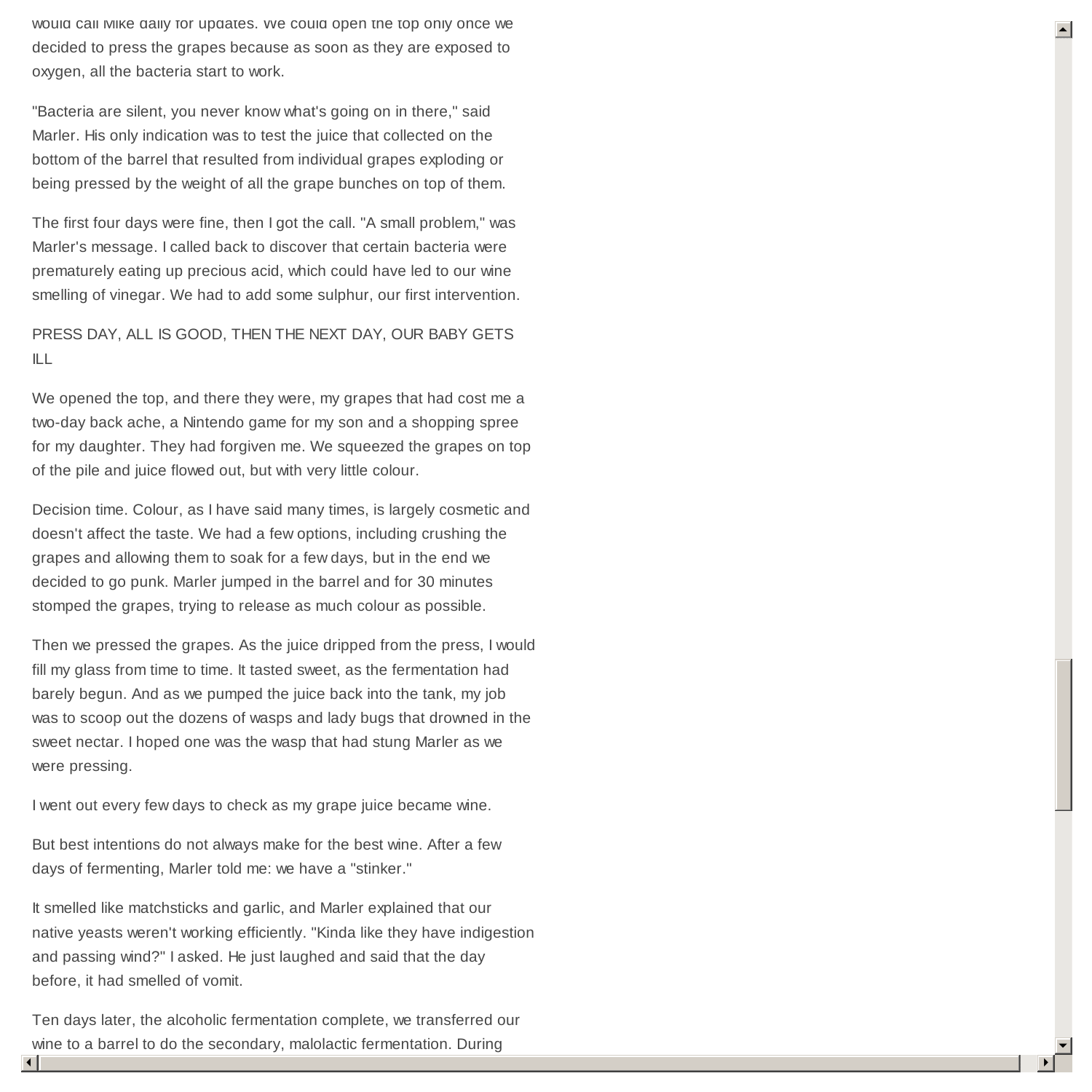creamier, softer texture. Its colour is closer to pink than red, and Marler thinks we will have to add a lot more sulphur, something we didn't want to do. We still have no idea how it will turn out, but Marler thinks, and hopes, it might turn itself around after it ages a bit.

malic acid, malic acid, which gives wine acid, which gives wine a

It is now a waiting game, and that's what winemaking is all about. You wait for the grapes to ripen, you wait for fermentation to finish, then you wait for it to age. Our wine will spend the winter in its barrel, and then we will bottle it in spring. Our original goal of making a gamay that would redefine Canadian gamay has turned to hoping that our wine will be drinkable.

The error we made is the same one that I constantly complain about wineries making - trying to make a wine that you want as opposed to what Mother Nature wants. This year was not the year to make a natural wine.

What I learned has given me new respect for not only winemakers but also for all those people who work the fields and harvest the grapes.

Making wine is an arduous task, physically demanding and humbling. So many things can go wrong. I get it now. I hope that young Burgundian reads this.

The Retail Detail column will return

© Copyright (c) The Montreal Gazette

 $\boxtimes$  E-mail this Article Print this Article

Share this Article

### **A DS BY GOOGLE**

#### **Fujitsu LIFEBOOK**

Business Laptops mit der zw eiten Generation Intel® Core™ i7 vPro™. lifebook.ch.ts.fujitsu.com

#### **Plan a weekend getaway**

Accommodation deals, great events Southern Dow ns & Granite Belt w w w .southerndow nsholidays.info

#### **Lux Apartment in Piemonte**

Vineyard Setting. View s, Pool, Walk to village, Self Contained w w w .villamucci.com

## **INSIDE THE GAZETTE**











 $\blacktriangledown$